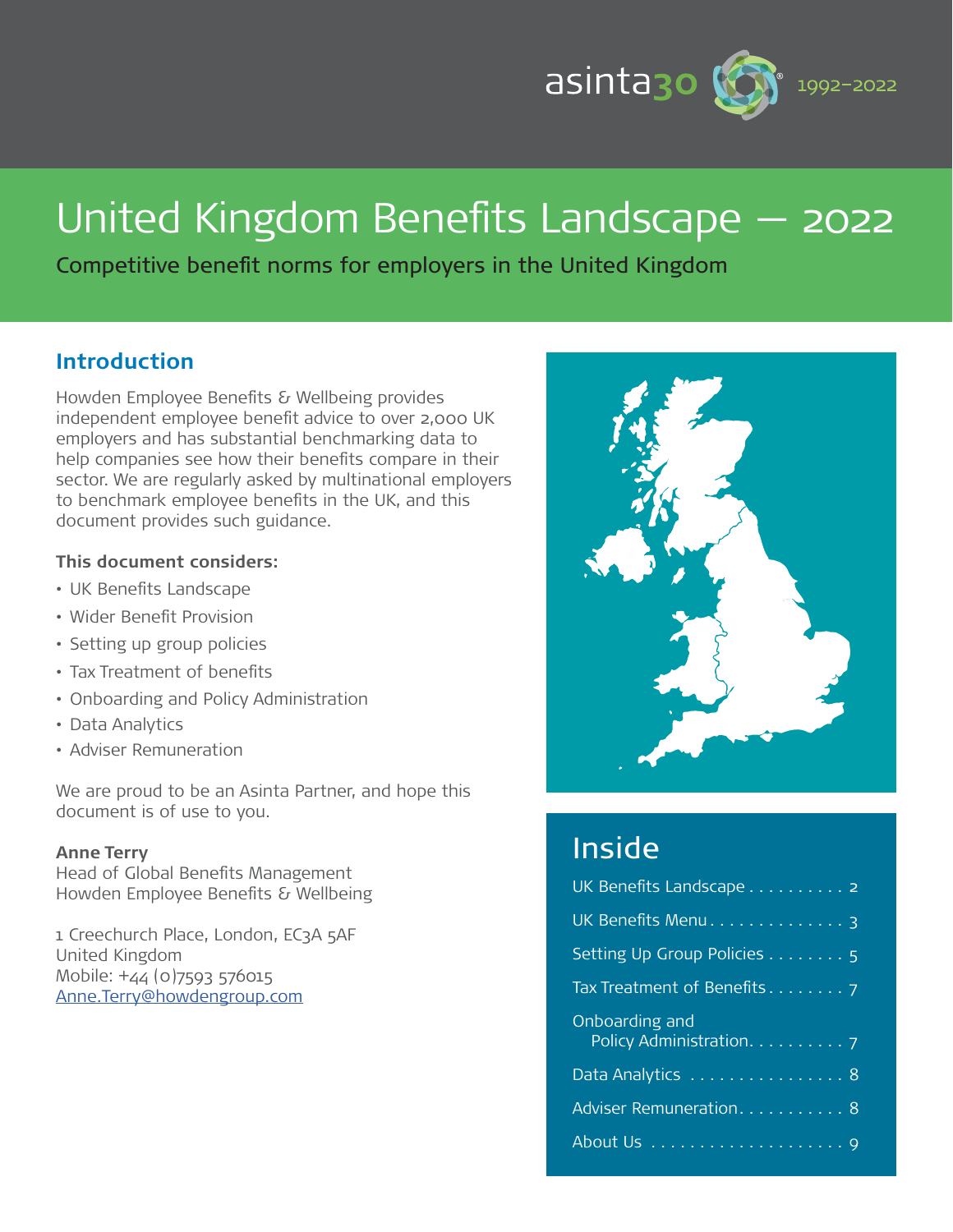

# **1. UK Benefits Landscape**

Employee benefits are important in the UK as they help recruit, retain and motivate employees, and reflect the employers' brand. They vary substantially, based on four key dynamics:

- Sector category Private or Public
- Business sector
- Employee demographics (age, gender, occupation & salary)
- Location

# **1.1 Sector Category (Private or Public)**

Workers in the public sector are often members of **trade unions** and typically have a very generous range of employee benefits that usually include:

- Defined Benefit Pension Plans
- Life Assurance (through the pension plan)
- Income Protection (Disability) provided as an ill health early retirement (typically inside the pension scheme)
- Sick Pay possibly six months full salary and six months half pay

When dealing with employees who are transferring from the public sector to the private sector, there may be a requirement in the UK for the new employer to comply with TUPE (Transfer of Undertakings (Protection of Employment) legislation.

#### **1.2 Business Sector**

Benefits vary widely according to business sector. For example, generous benefits are typically offered in the financial services / banking, high-tech and professional services sector. However, in the retail and hospitality sectors benefits may be more limited and less generous. We can provide sector-specific benchmarking services, and advise on appropriate benefit design.

# **1.3 Employee Demographics**

The UK has a mixed economy, but increasingly the service industry dominates with manufacturing and agriculture making up less than 20% of GDP. Most employees are therefore involved in the service and support sectors. The current average full-time salary in these sectors is £35,423. However, there is a significant shift away from full-time towards part-time employment, and employment in the GIG economy.

Other than holiday, pension, statutory sick pay, and certain maternity and paternity benefits, other benefits in the UK are not compulsory. With the exception of pension, all of the benefits detailed below are offered at employer's discretion.

The cost of benefits is determined by a number of factors such as the level of benefits provided, but also the demographics of the workforce covered, such as age, gender, occupation, and salary.

More comprehensive benefit packages are often provided to all employees in sectors such as banking insurance and finance, as well as industries such as technology and pharmaceuticals. In other industries such as retail, the care sector, agriculture and manufacturing, certain benefits tend to be provided to senior employees only, with either none or very limited benefits being offered to other employees (other than mandatory benefits). While certain benefits are provided in the public sector, because the funding model is quite different to the private sector, these benefits are often provided without the need for insurance products.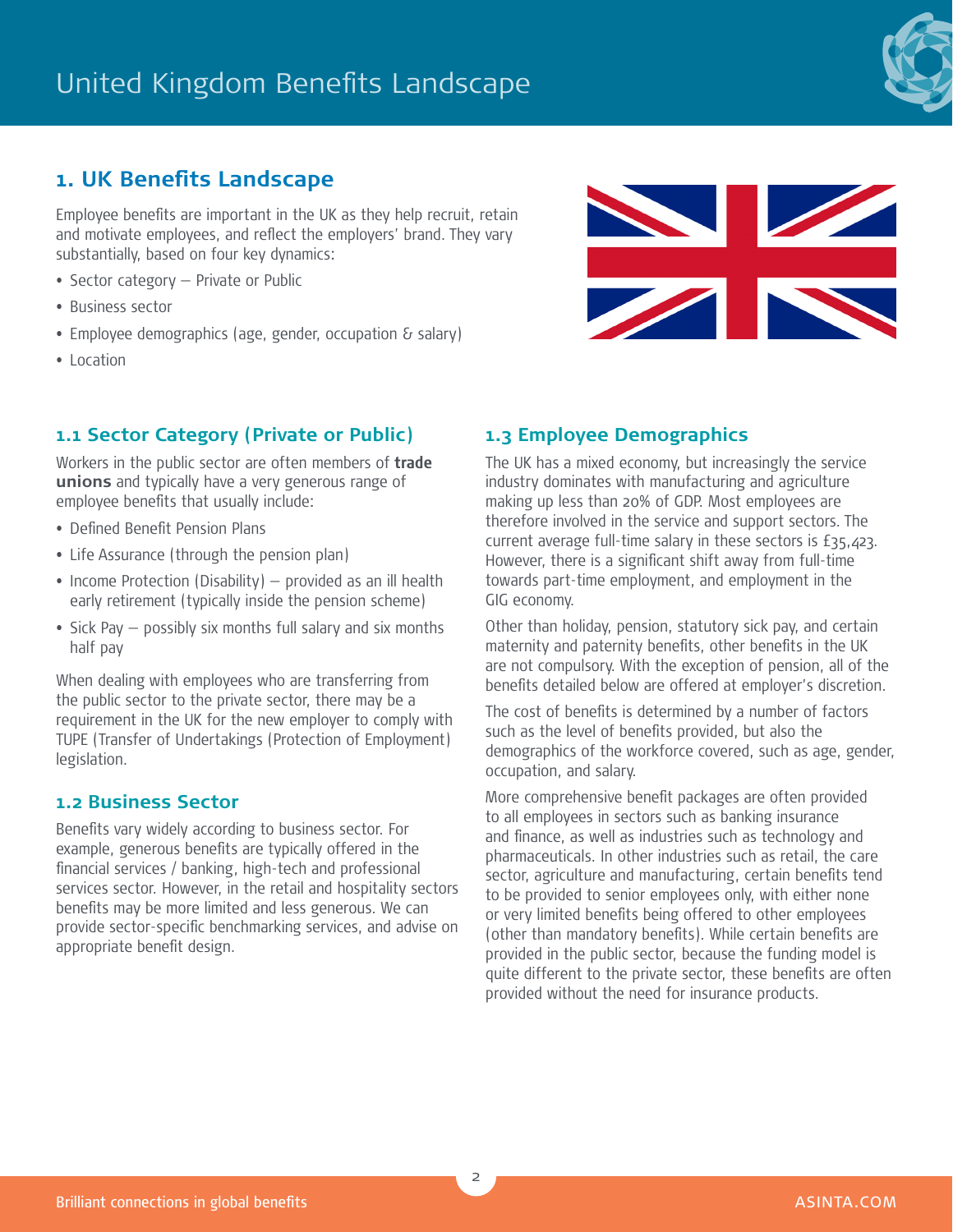

#### **1.4 Location**

The location of employees can influence benefit provision and salaries. For instance, costs for healthcare will be higher in London and the South East; some benefits can be cheaper in the South East such as Income Protection and Life Assurance due to better morbidity / mortality. It should be noted that knowledge hubs such as Bristol (tech) or Aberdeen (oil & gas) may see higher salary and benefit costs.

# **2. UK Benefits Menu**

The range of mandatory benefits provided to employees in the UK are shown below:

### **2.1 Mandatory Benefits**

| <b>Benefit</b>                     | <b>Comments</b>                                                                                                                                                                                                                                                                                                                                                                                                                                 |
|------------------------------------|-------------------------------------------------------------------------------------------------------------------------------------------------------------------------------------------------------------------------------------------------------------------------------------------------------------------------------------------------------------------------------------------------------------------------------------------------|
| <b>Pension</b>                     | A mandatory benefit in the UK subject to legislation. Employers must comply with legislation and auto enroll<br>eligible employees into an appropriate pension.                                                                                                                                                                                                                                                                                 |
|                                    | Pensions Auto-Enrollment means employers are required to provide a minimum level of pension provision<br>for employees. The minimum contribution rate for workplace pension schemes is currently 8% of 'qualifying<br>earnings' (as defined in legislation). At least 3% of this must be paid by the employer. However, pensions are<br>considered a key benefit in the UK and many employers contribute significantly above the minimum level. |
|                                    | Employees are able to contribute more, but in the UK there are maximum annual allowances which must be<br>considered.                                                                                                                                                                                                                                                                                                                           |
|                                    | When designing a UK pension scheme care needs to be taken in five main areas:                                                                                                                                                                                                                                                                                                                                                                   |
|                                    | 1. Contributions - what level of contributions will be competitive and attract the right talent?                                                                                                                                                                                                                                                                                                                                                |
|                                    | 2. Contribution method - the most tax efficient method of deducting contributions is Salary Exchange (also<br>known as Salary Sacrifice) as it gives maximum reliefs in terms of tax and national insurance, to the<br>employee and employer.                                                                                                                                                                                                   |
|                                    | 3. Carrier selection – selecting the best supplier based on proposition delivery, terms, employee engagement<br>support and financial strength.                                                                                                                                                                                                                                                                                                 |
|                                    | 4. Default fund - The pension provider will offer a specific default fund for enrollment which is run under<br>strict governance criteria. However, some employers may prefer to select an alternative default fund for<br>enrollment, based on their own considerations and requirements relating to performance, environmental<br>and social governance.                                                                                      |
|                                    | 5. Employee support - how is the scheme communicated and what specialist support are they provided with?                                                                                                                                                                                                                                                                                                                                        |
| <b>Holiday Pay</b>                 | All workers who work a 5-day week are legally entitled to receive at least 28 days' paid annual leave a year.<br>This is the equivalent of 5.6 weeks of holiday (known as statutory leave entitlement or annual leave). An<br>employer can include public holidays as part of statutory annual leave.                                                                                                                                           |
|                                    | It is common for UK employers to provide greater paid holidays than the statutory minimum. In addition, many<br>employers will offer employees the option of increasing their holiday entitlement by 'buying' extra days as<br>part of a flexible benefits arrangement.                                                                                                                                                                         |
| Maternity/<br><b>Paternity Pay</b> | Full rules can be found at www.hmrc.gov.uk.                                                                                                                                                                                                                                                                                                                                                                                                     |
| <b>Sick Pay</b>                    | The government requires employers to provide a minimum level of Statutory Sick Pay $-$ however most<br>employers voluntarily top up this minimum benefit by offering contractual sick pay benefits. A common<br>approach here is to pay some sick pay $\left(2 - 4\right)$ weeks for example) at full pay and then reduce payments. Some<br>industries are very generous whereas other sectors provide no supplemental sick pay.                |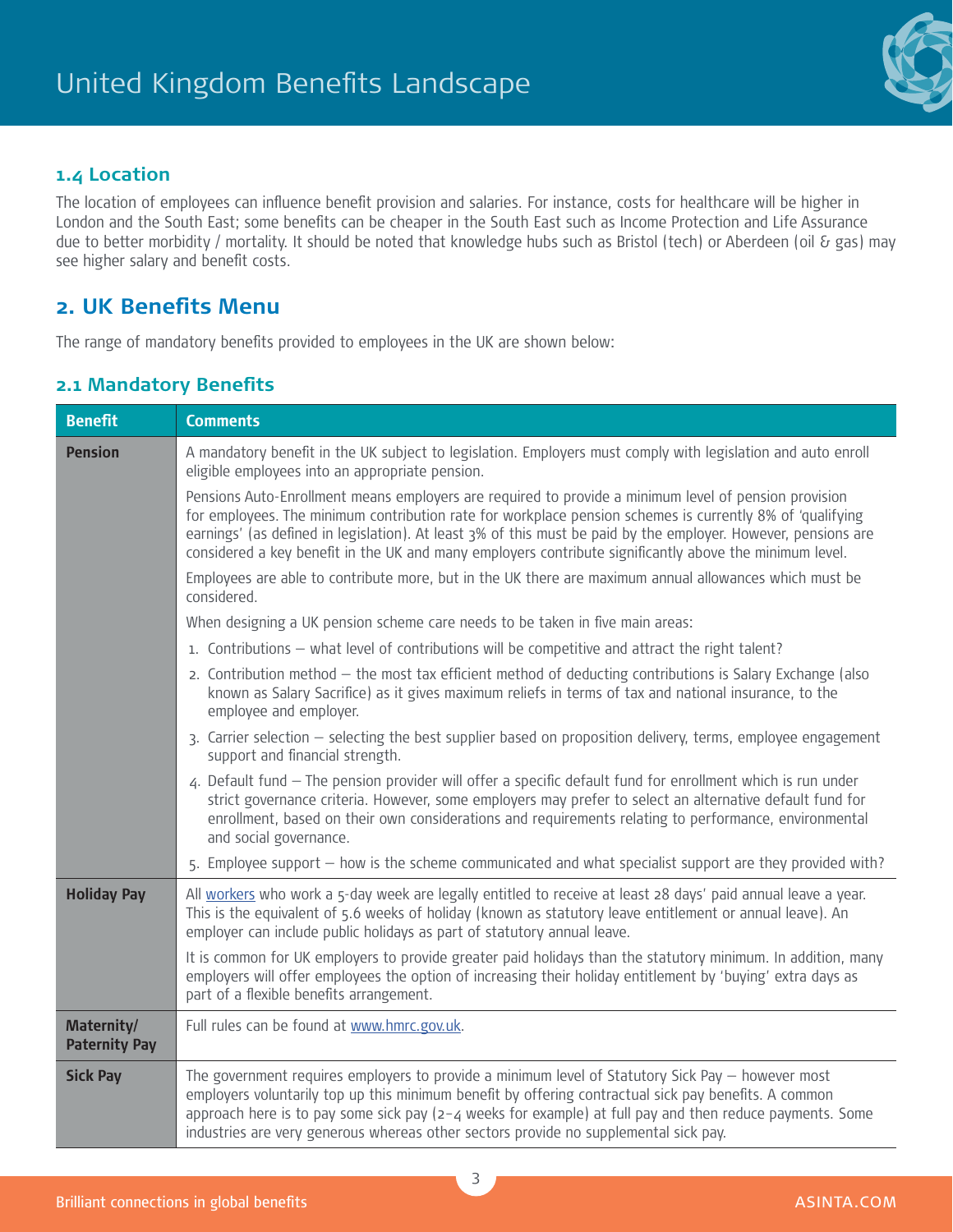

#### **2.2 Wider Benefit Provision**

In addition to any mandatory benefits, employers will often provide a wider range of benefits to help recruit and retain employees and support workplace wellbeing. The most common benefits are shown below:

| <b>Benefit</b>                      | <b>Comments</b>                                                                                                                                                                                                                                                                                             |
|-------------------------------------|-------------------------------------------------------------------------------------------------------------------------------------------------------------------------------------------------------------------------------------------------------------------------------------------------------------|
| <b>Company Cars</b>                 | Some employees are provided with company financed cars and/or fuel, or an allowance in lieu.<br>Company cars have become less popular in recent years as tax advantages have been removed. However,<br>where employees travel on business you may see either company cars provided or a car allowance paid. |
| <b>Season Ticket</b>                | Common for commuters. The employer loans the employee money to buy a discounted annual season ticket                                                                                                                                                                                                        |
| Loan                                | and reclaims the money each month from salary.                                                                                                                                                                                                                                                              |
| <b>Childcare</b>                    | A Government supported tax efficient childcare scheme. Various suppliers are available to administer these                                                                                                                                                                                                  |
| <b>Vouchers</b>                     | schemes on your behalf.                                                                                                                                                                                                                                                                                     |
| <b>Bike</b>                         | Another tax efficient scheme to encourage commuting by bicycle, it allows employees to purchase a bike tax                                                                                                                                                                                                  |
| to Work                             | free (up to a limit). Like childcare vouchers, various suppliers exist.                                                                                                                                                                                                                                     |
| <b>Voluntary</b>                    | Some employers provide employees with a range of 'voluntary benefits' which can be provided at discounted                                                                                                                                                                                                   |
| <b>Benefits</b>                     | prices through the employer.                                                                                                                                                                                                                                                                                |
| <b>Flexible</b><br><b>Benefits</b>  | It is increasingly popular to provide flexible benefits where employees can select at least some benefits from<br>a menu, although most employers will still look to ensure a 'core' element for certain benefits is<br>always included.                                                                    |
| <b>Share Save</b>                   | Common with employers who want to encourage staff participation in company                                                                                                                                                                                                                                  |
| <b>Plans</b>                        | shared ownership.                                                                                                                                                                                                                                                                                           |
| Gym                                 | Very large employers can provide 'gym on site' facilities whereas smaller employers may offer gym subsidies                                                                                                                                                                                                 |
| <b>Membership</b>                   | or access to a gym with lower corporate rates.                                                                                                                                                                                                                                                              |
| <b>Workplace</b><br><b>Canteens</b> | Common with larger employers and can be highly valued. Food is typically provided at a discounted rate.                                                                                                                                                                                                     |

When providing any benefit in the UK, employers need to comply with the UK 'Equality Act' & Discrimination legislation. This means treating all staff equally irrespective of gender, race, disability etc. and providing equal access to all staff up to State Pension Age (SPA) (anywhere up to age 68).

When designing a benefits strategy, employers should consider the sector, employee demographics, wider business objectives, HR resource and capability, and the employee value proposition. Data analytics are being more widely used in benefit strategy design to ensure the benefits offered best meet the needs of the organization's individual workforce, and that benefit spend is allocated efficiently.

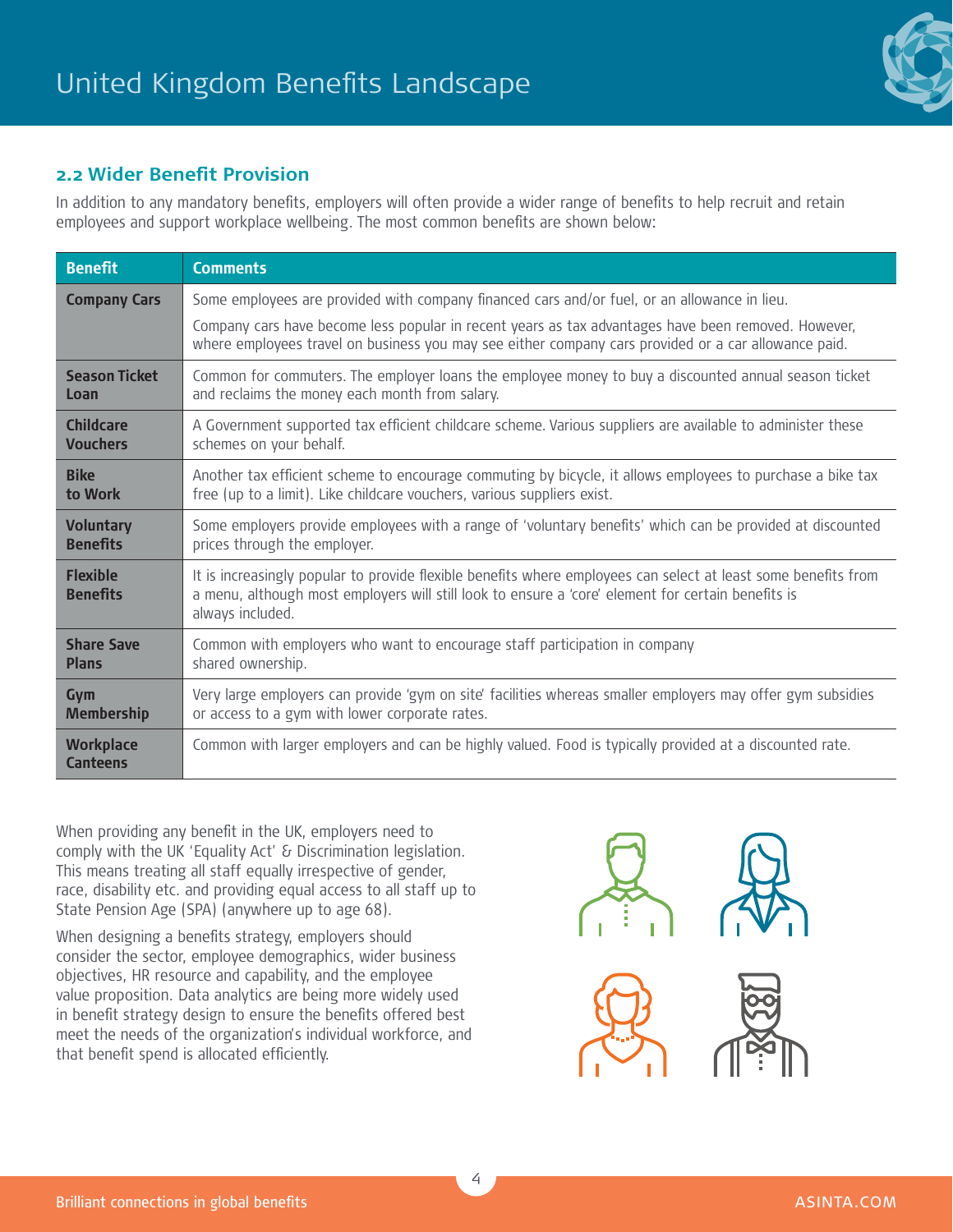

# **3. Setting Up Group Policies**

#### **3.1 Life Assurance**

- A plan can be established from 3 employees upwards.
- Life Assurance needs to be set up under an appropriate trust in the UK. Setting up the correct trust is vital otherwise substantial tax charges will apply. We can help establish an appropriate trust and will explain trust options.
- Depending upon the type of scheme and trust selected, employers will need to register the scheme with HMRC either at inception, or in the event of a claim.
- If your policy has fewer than, typically, 10 employees covered, the premiums may need to be set on an age rated basis. Otherwise the cost is on a flat rate basis
- The insurance level before medical underwriting applies (also known as 'free cover' limit) will depend on group size. Schemes with fewer than 50 employees may have reduced free cover available.
- All insurers will need information on any current long term absent employee or any employee who is substantially ill. This information will impact on premiums and/or availability of cover.
- Cover normally ceases at State Pension Age (SPA). Employers can extend cover to 75 if required but premiums may be higher and more onerous employer responsibilities may be incurred.
- Beware of global policies not set up under trust in the UK as these policies often are not appropriate in the UK for tax reasons and could disadvantage beneficiaries.
- A UK bank account is required, and premiums will need to be paid in GBP.

#### **3.2 Income Protection (Long Term Disability) (GIP)**

- A plan can be established from 3 employees upwards.
- Easier to set up than Life Assurance as no trust is required.
- Cover will not apply to any employee not actively at work when the policy commences.
- Claimants typically remain employed so employer's pension contributions and National Insurance still apply. These elements can be insured, and employers will need to consider whether to include these costs.
- Typical waiting period before insured benefits commence in the UK ranges between 13 and 26 weeks.
- Benefits in payment can either be level, or escalating to help keep pace with inflation.
- Typically benefits are funded by the employer, but in a flex environment may be topped up by the employee. It is not tax efficient to salary sacrifice employee contributions as both premiums and benefits will be taxable.
- Whilst employees are absent for other reasons such as maternity or paternity leave, Income Protection will usually be maintained.
- Benefits can also be provided for a limited term period (2–5 years) or up to State Pension Age (SPA).
- A UK bank account is required, and premiums will need to be paid in GBP.

# **3.3 Critical Illness Insurance (CIC)**

- Provides a lump sum payment on diagnosis of a specific condition, such as cancer, heart attack or stroke.
- Policies typically cover anything up to 30 or 40 conditions.
- The member must survive for a finite period after diagnosis and not had the condition before cover was implemented.
- Small groups will be age related (fewer than 20 employees) and a plan can be established from 3 employees upwards.
- A UK bank account is required, and premiums will need to be paid in GBP.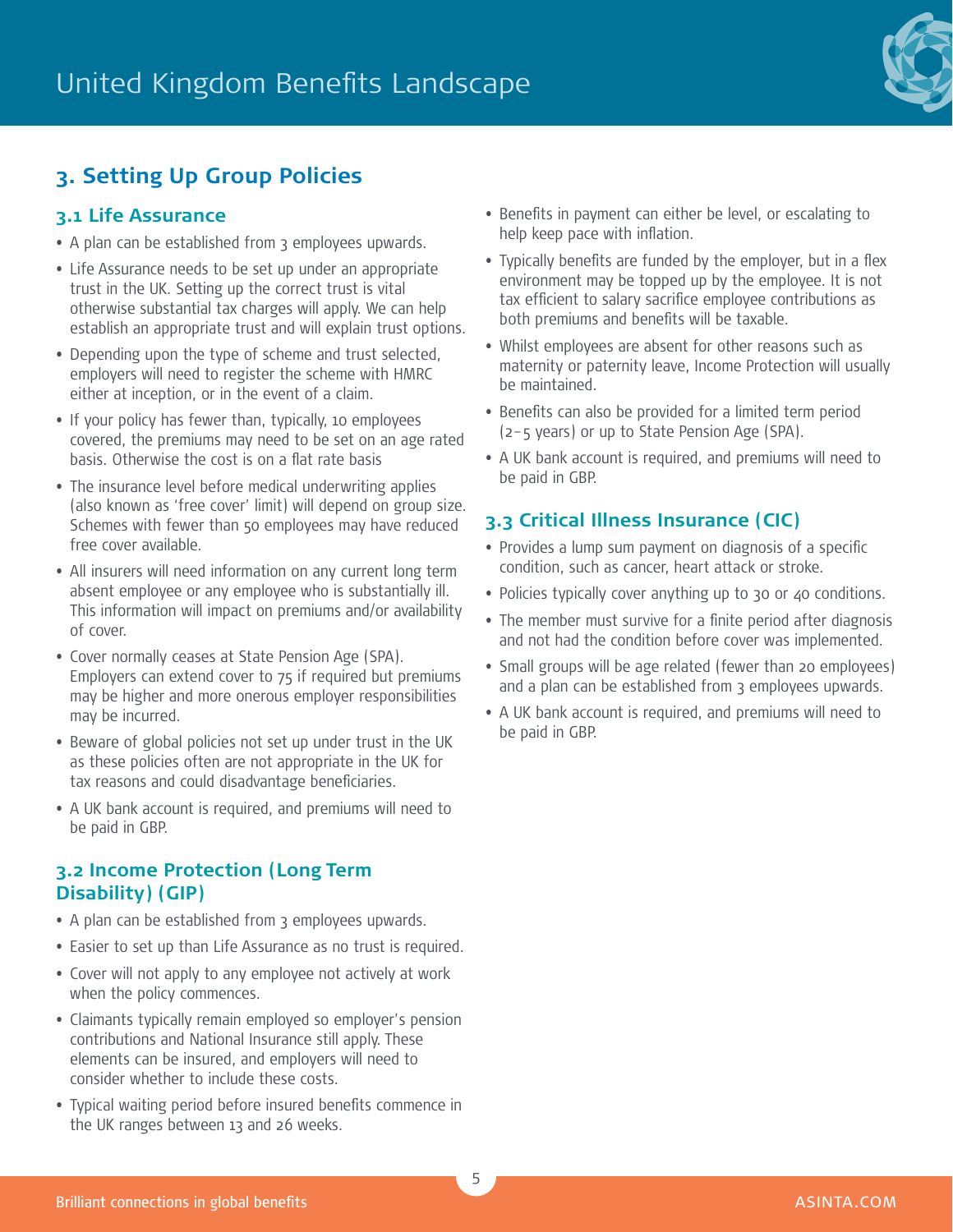

#### **3.4 Private Medical Insurance (PMI)**

- Smaller schemes might have a restriction applied in respect of covering pre-existing conditions. Generally insurers will quote on a Medical History Disregarded (MHD) basis for a minimum of 20 employees. However, Howden has access to some specialist arrangements and it is possible that schemes can be set up on this basis from 1 employee upwards.
- Premiums will be based on factors including:
	- Claims history
	- Eligibility
	- Scheme size
	- Locations
	- Employee age profile
- Company paid premiums are subject to Benefit in Kind ('P11D') taxation.
- Most corporate schemes are "fully insured" with premiums set annually.
- A Health Trust might be worthwhile if premiums exceed £500,000 per annum, however a full feasibility report is recommended before this option is considered.
- A UK bank account is required, and premiums will need to be paid in GBP.

#### **3.5 Dental Insurance**

- These policies are quite straightforward to set up in the UK. Minimum criteria is normally two employees.
- Policies can be set up on a company paid or employee paid basis.
- Monthly costs can typically range from £10 to £50 per member dependent on the level of cover required.
- Members are not underwritten and pre-existing conditions are covered.
- Company paid premiums are subject to Benefit in Kind ('P11D') taxation.
- A UK bank account is required, and premiums will need to be paid in GBP.

#### **3.6 Health Cash Plan**

- A corporate policy to help cover or contribute to every day healthcare costs that aren't always covered by Private Medical Insurance. The employee pays for the cost initially, and then claims back the cost subject to policy cover and limits.
- The minimum number of lives for a corporate policy is three employees.
- The most popular benefits are coverage for dental and optical costs and therapies such as physio and osteopathy.
- Policies can be set up on a company paid or employee paid basis.
- Monthly costs can range from £5 to £50 per member dependant on the level of cover required.
- For employer funded schemes, members are not underwritten and pre-existing conditions are usually covered.
- Company paid premiums are subject to Benefit in Kind (P11D) taxation.
- A UK bank account is required, and premiums will need to be paid in GBP.

#### **3.7 Employee Assistance Programmes (EAPs) and Virtual GP Services**

- Most employers offer an EAP as a standalone benefit or included in the Income Protection benefit.
- Online virtual GP services have become increasingly popular as a convenient way for employees to access healthcare advice and support.
- These policies are quite simple to arrange, irrespective of employee numbers.

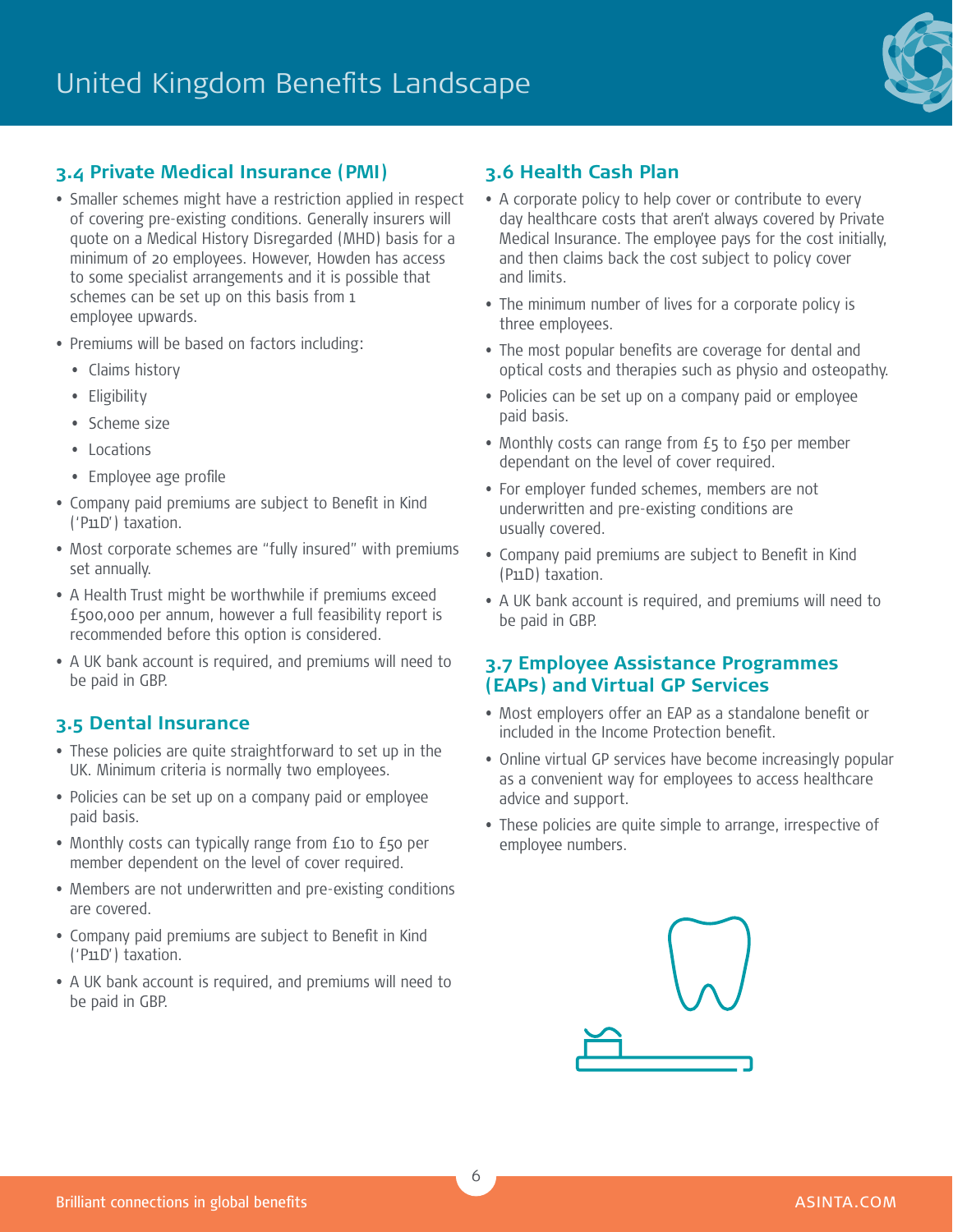

## **3.8 Pension**

- A project plan is suggested including the employer, payroll, provider, and adviser.
- Implementation period typically takes between 1 and 3 months.
- Scheme must be available to employees from 'day one' of employment, so it must be ready and, for start-ups, in place ahead of the first employee joining date.
- UK bank account is mandatory for the processing of contributions.
- Auto-enrollment process needs to be efficient and seamless between payroll and the scheme supplier.
- Employee communications should contain specific reference to the scheme and must comply with autoenrollment regulations.
- The method of deducting employee contributions should be agreed and included in employee contracts.
- Employee documentation regarding the scheme needs to be comprehensive and compliant.
- It is best practice to put an ongoing governance framework in place with the adviser to maintain oversight of the scheme and supplier. Governance provides valuable reporting on themes including scheme administration, default fund performance (is this within acceptable bench-mark parameters?), ensuring contributions and scheme structure remain compliant with auto-enrollment legislation, and ensuring any necessary legislation changes are adopted appropriately.
- The level of employee support and access to guidance should be agreed with the adviser. Typical support includes access to a pension consultant and regular presentations on retirement planning.
- A UK bank account is necessary to make monthly payments into the pension scheme

# **4. Tax Treatment of Benefits**

The tax treatment in the UK varies from benefit to benefit. Some benefits like life assurance can be provided under trust and premiums do not incur a tax liability on the employee. Usually there is no tax on life assurance benefits (although some modest taxation may apply on certain scheme types).

Income Protection premiums do not incur a tax liability on the employee but typically benefits are paid as taxable income. With many other benefits such as private Healthcare (PMI and Cash Plan), Dental and Critical Illness, the benefits are effectively paid free of any tax, but there is a taxable value on the cost of the insurance premium paid by the employer known as a Benefit in Kind (P11D) charge.

Some contracts are also subject to Insurance Premium Tax ('IPT') on the cost of the premium (IPT for these products is 12%).

# **5. On-boarding and Policy Administration**

#### **5.1 On-boarding**

Outside the UK, great attention is given to the on-boarding process and the choices employees have to make. In the UK, there has historically been far less emphasis on this process as for most benefits there is little choice and employees are automatically enrolled into policies. However, more employers are now introducing flexible benefits to provide employees with greater choice.

Communicating the benefits that are being provided is therefore an important part of the process to ensure that employees understand and value the benefits available to them. Increasing numbers of businesses are now investing in employee communication as part of their wider benefits strategy. Howden can support by creating and delivering multi-channel communications including:

- Employee presentations
- Benefit communication packs including joiner packs
- Benefit videos and animations
- Branded email campaigns
- Benefit fairs (both live and virtual)

For those employers looking to provide benefit choice, we offer a bespoke flexible benefits platform, Engage. This can be employer-branded and gives employees the ability to choose benefits to suit their needs and understand the value of their benefits with a Total Reward Statement.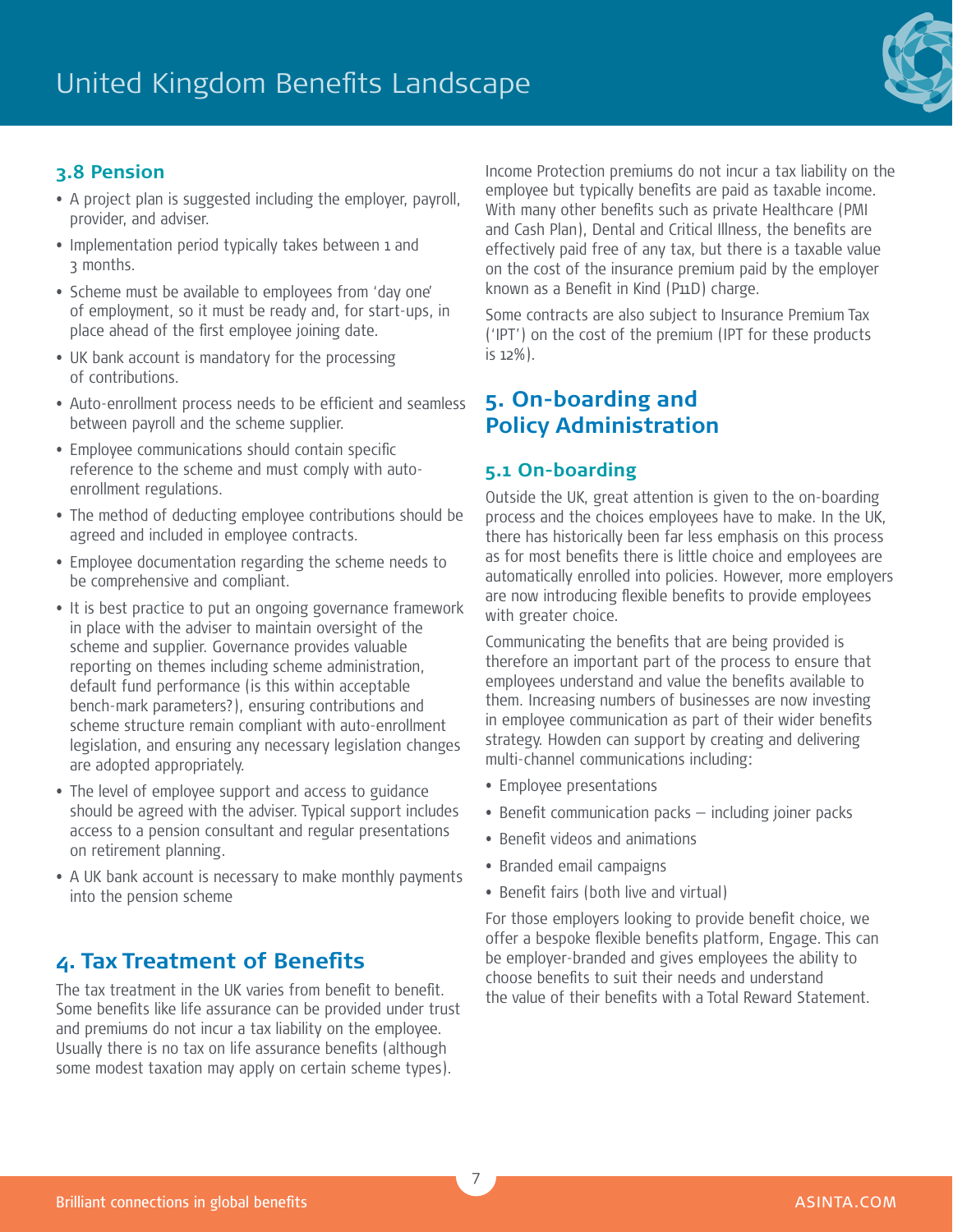

### **5.2 Policy Administration**

As advisers, we can provide administration support. This includes dealing with any queries raised, working with employers to help ensure policies remain up to date, and claims support and analysis.

We also provide access to a unique portal, Empower, for online administration of Group Protection policies. This platform allows the employer to manage their member data and can be accessed through a secure logon facility. The portal allows employers to easily add and delete members knowing cover is automatically processed, and most importantly that scheme data is secure.

# **6. Data Analytics**

When designing a benefits strategy, employers should consider the sector, employee demographics, wider HR objectives and the employee value proposition.

To support this, data analytics is increasingly being utilized during benefit design to model and build insight into the different options, costs and outcomes associated with different benefit packages. This ensures that organizations have the evidence they need to make informed decisions and the benefits offered best meet the needs of employees.

Steps undertaken include:

- Combining data received from various HR data sources, employee benefit offerings, and eligibility criteria.
- Conducting a data validation exercise to ensure the analysis and recommendations are based on sound and accurate data. Feedback is provided on any errors, anomalies, or missing elements.
- Analysis of current benefit provisions to review cost per employee, the distributions of cost by employee groups and the impact of legacy group entitlements.
- Analysis of current employee demographics and what that could imply in terms of characteristics, behaviours and needs.
- Benefit Scenario Modelling to show results for alternative benefit bases including core and company funding for voluntary benefits.

# **7. Adviser Remuneration**

We base our costs on the requirements of the client and the time spent providing that service.

We will be happy to discuss fee and / or commission options. Commissions, based on a percentage of the scheme premium, can be payable to us by the provider on some insured policies (but not pensions).

When looking at fees, we consider:

- Time required to set up any new policies
- Life Assurance Trusts are these correct?
- Total number of policies to advise on
- Do you want face to face client meetings in UK or a telephone service?
- Do you require member communication services?
- Size of policies (expected claims volumes)
- Whether there are any additional themes to consider, e.g., planned acquisitions, group mergers, expansion of business operation

We will provide a scope of service specification along with our Terms of Business, Privacy Notice and a Letter of Engagement which must be agreed to before we can commence work.